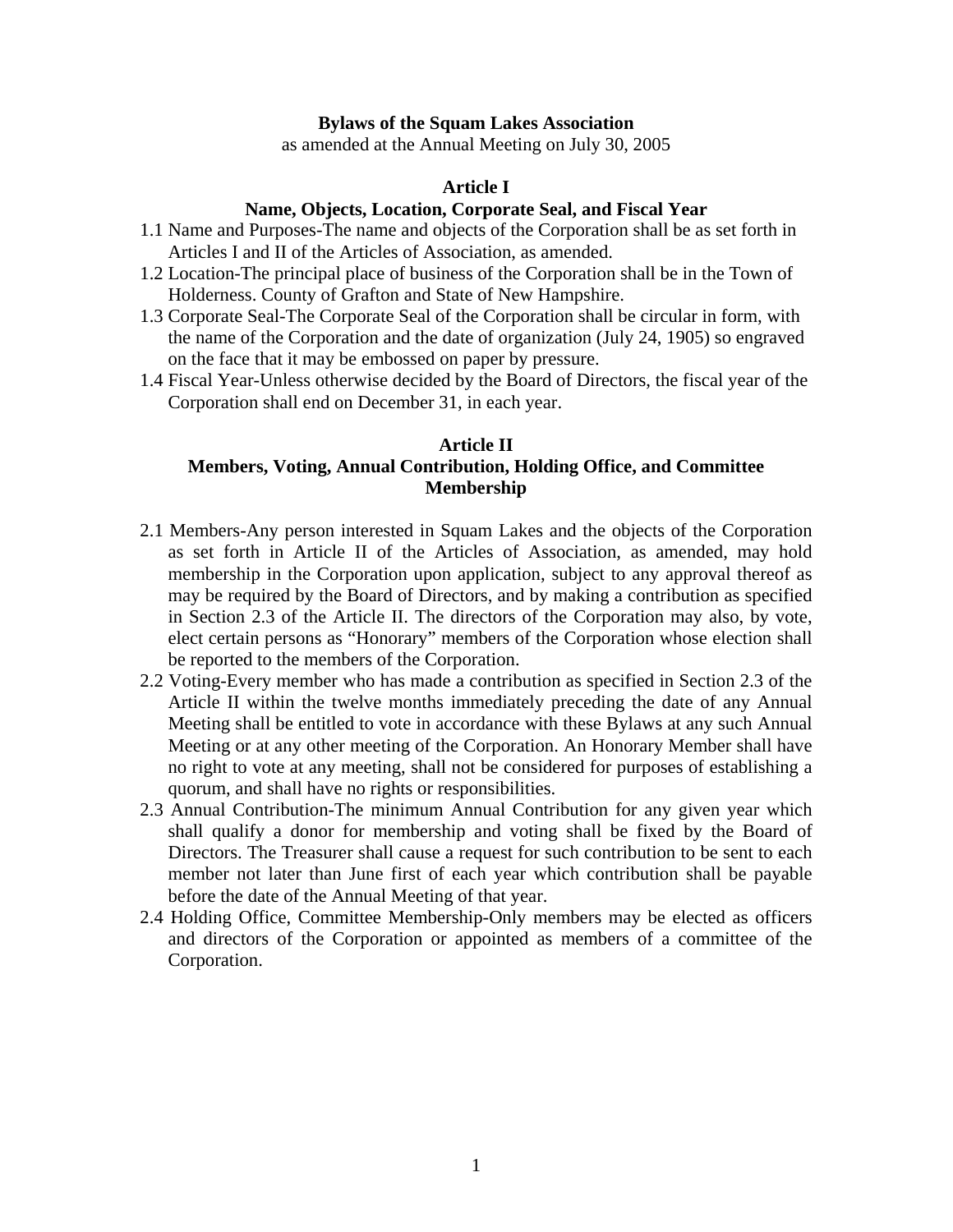# **Article III Meeting of Members**

- 3.1 Annual Meeting-There shall be an annual meeting of the members held during the month of July or August of each year at some convenient location in the Squam Lakes area at a time, date and place to be fixed by the directors and stated in the notice of said meeting. The meeting shall be held for the purpose of electing officers, directors, and transacting any business which may legally be brought before the meeting. If an annual meeting is not held as provided above, the meeting may be held at a later date and place to be fixed by the Board of Directors and specified in the notice for such meeting.
- 3.2 Special Meeting-Special meetings of the members, including a special meeting to be held in place of or as part of an annual meeting, may be called by the Board of Directors for any specified purpose or purposes allowed by law or by these Bylaws. A special meeting of the members shall be called by the Secretary or, in the case of death absence, incapacity, or refusal of the Secretary, by any other officer within five business days after there shall have been delivered to the office of the Corporation a request in writing, which may be in one or more counterparts, manually signed by a total of at least thirty members, that a special meeting of the members be called and specifying the purpose or purposes for which it is requested that the meeting be called. The date, which shall be at least seventy-five but not more than ninety calendar days after the call is made by action of the Board of Directors or is required to be made by the Secretary, the hour and the place, which shall be some convenient location in the Squam Lakes area, of any such special meeting shall be determined by the Board of Directors. A call of or request for a special meeting shall be accompanied by the form of vote or votes to be acted upon at the meeting and by a statement of five hundred or fewer words explaining and justifying the purpose or purposes for which the meeting is called or requested to be called.
- 3.3 Notice and Notice of Intention
	- 1. Notices of meetings of members of the Corporation shall be given by the Secretary at least twenty-one days, thirty days if voting by ballot is required to be permitted in accordance with paragraph 2 of Section 3.5 of these Bylaws, prior to the date of the meeting by written notice stating the date, hour and place of meeting and the purpose or purposes for which the meeting is to be held. Notices shall be given by mailing by first class mail, postage prepaid, to all members at their addresses shown on the Corporation's membership records. In the absence, inability, or refusal of the Secretary, any other officer may, and an officer shall, give the required notice.
	- 2. A Notice of Intention shall be given at least sixty-five days prior to the date of any meeting of members to be held for purposes including one or more of the following: (a) election to office, (b) alteration or amendment of the Articles or of the Bylaws or of both, or (c) any other purpose for which a vote by the members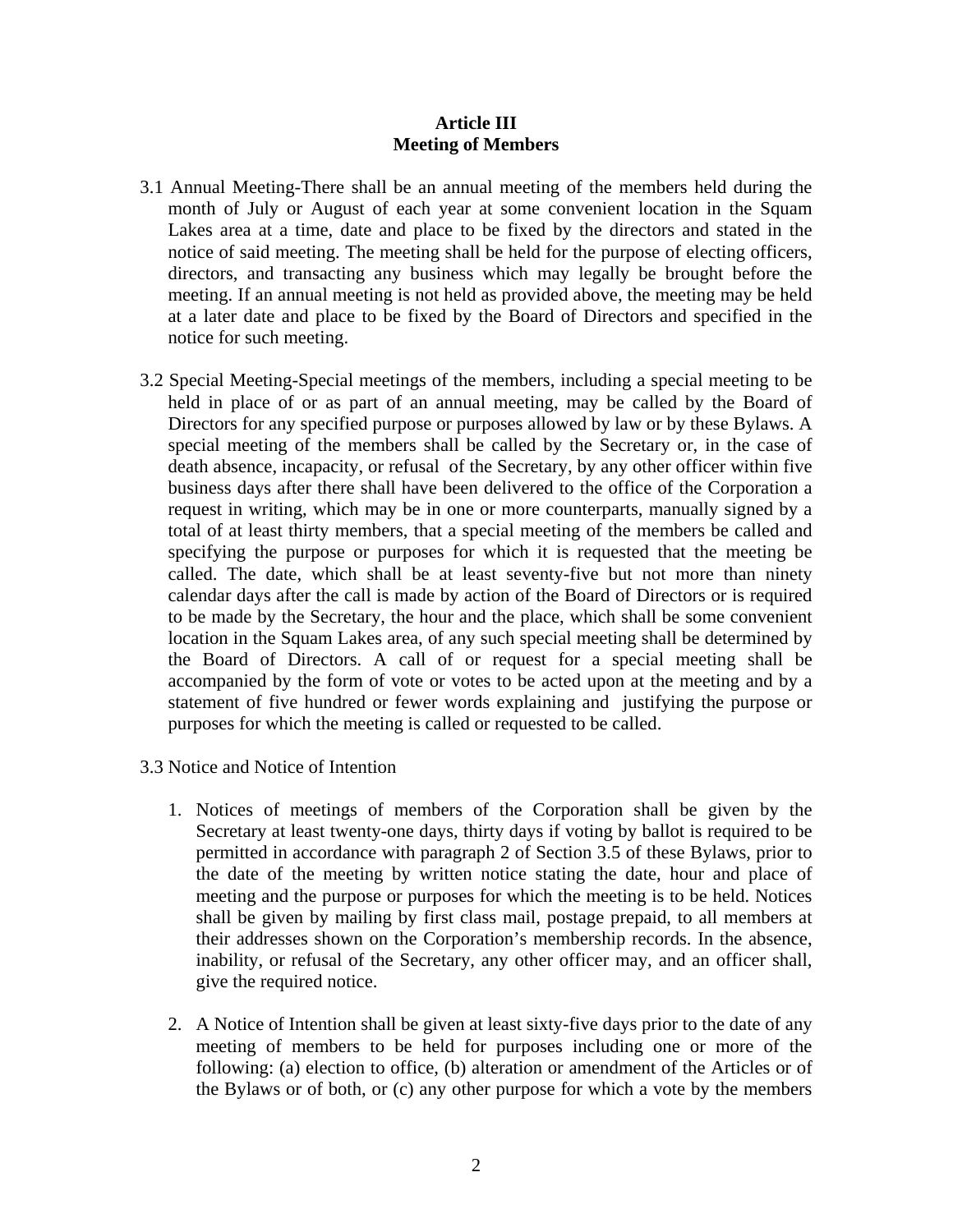is required or sought. Notices of Intention shall be given by the Secretary or other officer, shall state the date of the meeting with respect to which the Notice of Intention is given, and shall be given in the manner provided for the giving of notices.

- 3. The Notice of Intention respecting a meeting to be held for the election of officers shall be accompanied by a list of the nominees nominated by the Nominating Committee and statements, not longer than one hundred words with respect to any nominee. Other nominations may be made as provided in paragraph 3 of Section 3.5 of these Bylaws. The Notice of Intention respecting a meeting to be held for any other purpose for which a Notice of Intention is required shall be accompanied by the form of vote and statement called for in Section 3.2 of these Bylaws.
- 4. The notice of a meeting to be held for the purpose of electing officers shall, if there is more than one nominee for election to any office, be accompanied by a written ballot listing the name of each nominee, the office for which each nominee is nominated and a copy of the statements submitted as provided in paragraph 3 of Section 3.5 respecting nominees nominated by petition.
- 5. The notice of a meeting respecting which a Notice of Intention shall have been given as provided in clause (b) or clause (c) of paragraph 2 above shall be accompanied by a written ballot. If, not later than twenty-five days after the date such Notice on Intention was given, the Board of Directors or at least thirty members, as the case may be, shall have submitted to the Secretary a written statement, which, in the case of a statement submitted by members, may be in one or more counterparts not more than five hundred words in length in opposition in whole or in part to any purpose for which such meeting has been called to be held, there shall also be included with the notice of such meeting a copy of such statement.
- 3.4 Quorum-Fifty members present in person at any annual or special meeting shall constitute a quorum.
- 3.5 Voting; Elections; Ballots
	- 1. Each member shall have one vote. When a quorum is present at any meeting, a majority of the votes properly cast by members in person or by written ballot shall decide any question, unless otherwise required by law or by these Bylaws, except that an election to office among three or more nominees shall be decided by a plurality of the votes cast.
	- 2. Member voting for the election of directors and officers when there is no more than one nominee for any position to be filled shall be conducted in person. Member voting for the election of directors and officers when there is more than one nominee for any position and on any other question for which a vote of members is required or sought shall be conducted in person and by ballot.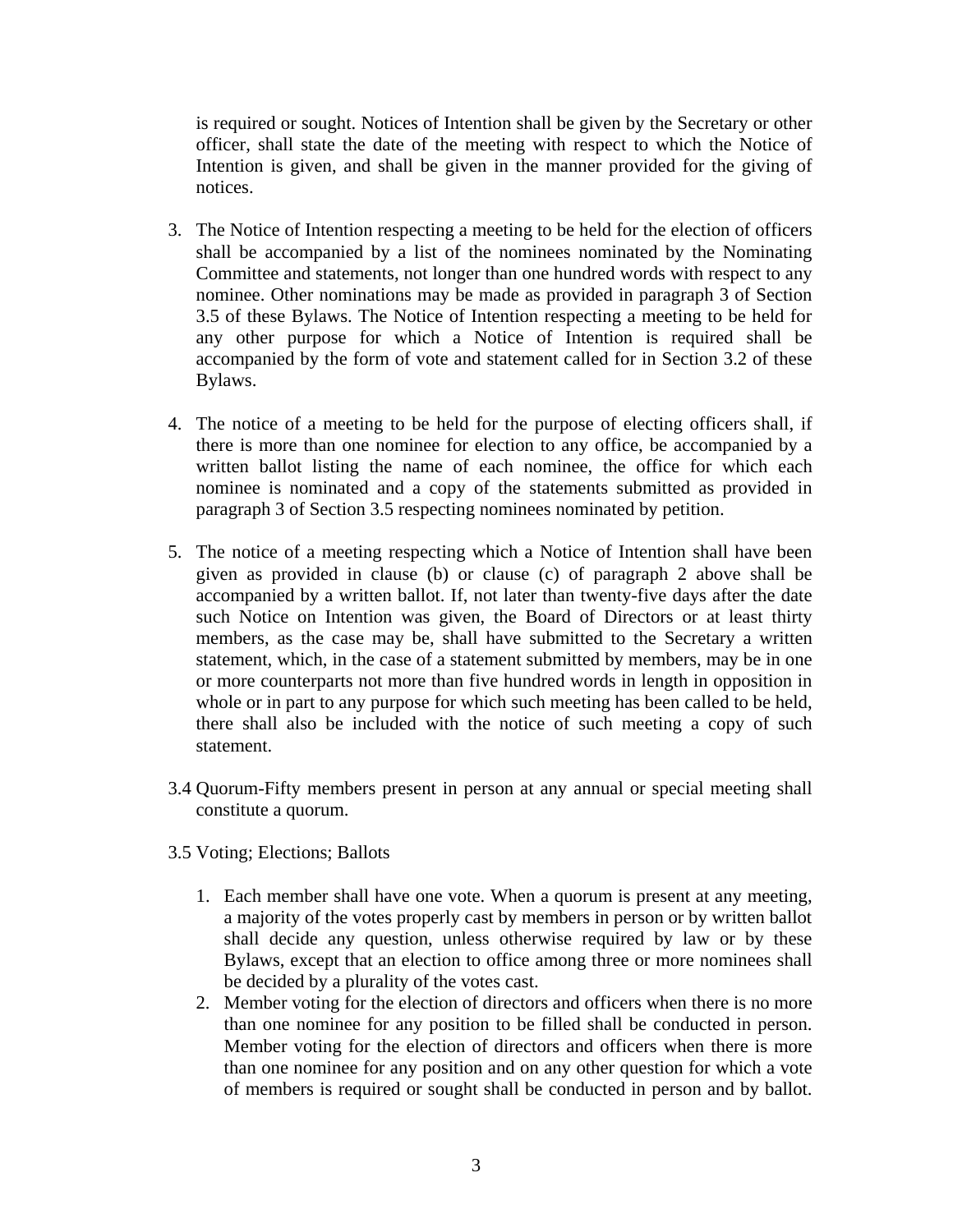Ballots from members voting by ballot shall be available for delivery to or collection by the office for the Association by 12:00 noon on the day before the meeting date, or if such day is a Sunday or a holiday, on the last day before the meeting date when the Holderness post office is open. Any ballot may be revoked if the member submitting the ballot attends the meeting in question and states to the person acting as secretary of the meeting the desire of the person to vote in person. No amendment may be made at any meeting to any proposed vote stated in the Notice of Intention or notice of such meeting except an amendment to correct a grammatical or typographical error.

3. For elections to office at the annual meeting, or special meeting held in place or as part thereof, the Nominating Committee shall submit to the Secretary in writing the names of its nominees, a statement that each nominee is willing to serve if elected, and a statement, not longer than one hundred words as to any nominee, or the qualifications of each nominee. This statement shall be submitted in sufficient time for the Secretary to prepare and mail a Notice of Intention respecting such meeting in accordance with paragraph 2 of Section 3.3 of these Bylaws. Nominations of other nominees may be made by a petition in one or more counterparts, signed by a total of at least twenty members and delivered to the Secretary not later than twenty-five days after the date the Notice of Intentions was mailed. Any such petition shall be accompanied by a written statement by each nominee of willingness to serve if elected and a statement, limited in length as provided above, of the qualifications of each nominee. A reference to this paragraph 3 of this Section 3.5 shall be included in Notice of Intention. Nominations may not be made in any other manner. Upon receipt and verification of the petition the names of all nominees shall be placed on a ballot for inclusion in the notice of the meeting which notice shall also state whether each such member has been nominated by the Nominating Committee or by petition.

## **Article IV Board of Directors**

- 4.1 Members and Election-The Board of Directors shall consist of the officers of the Corporation and no fewer than six, or more than twelve, other members of the Corporation as the Board of Directors may determine prior to each annual meeting of members.
- 4.2 Term of Office and Election-Directors (other than the officers of the Corporation) shall be elected at the annual meeting of members of the Corporation and shall serve for a term of three years. Approximately one third of such Directors shall be elected at each annual meeting. Except for officers, no member may serve for more than two consecutive terms of three years as a director.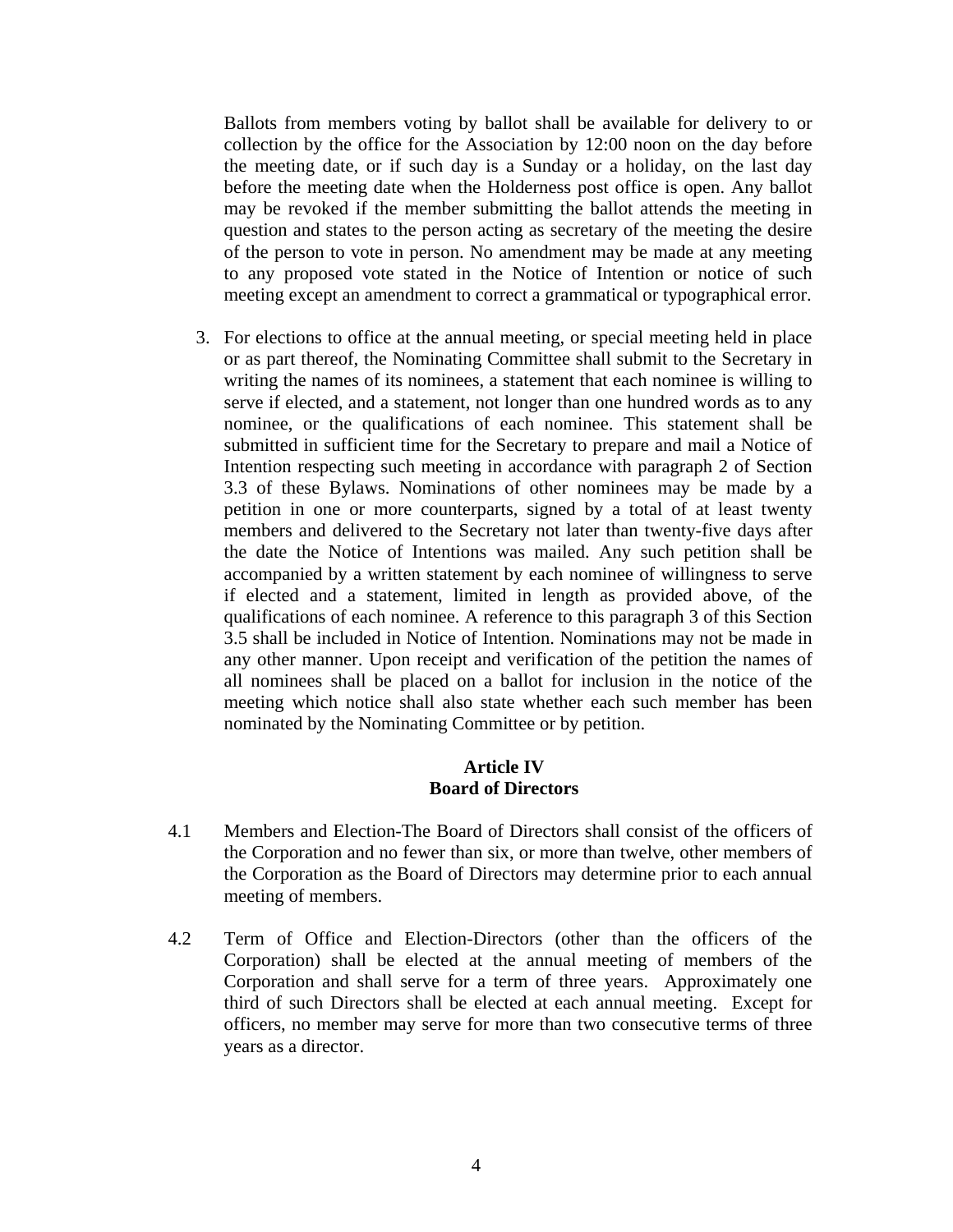## 4.3 Powers

- 1. The affairs of the Corporation shall be managed by the directors who shall have, and may exercise, all the powers of the Corporation, except those powers reserved to the members by law, the Articles of Association, or by these Bylaws. The powers of the Board of Directors shall specifically include the following powers:
	- a. To fill vacancies in the Board of Directors or in any corporate office, however caused, such director or corporate officer to serve out the unexpired term.
	- b. To prescribe such rules regarding the calling of meetings of the Board of Directors as they may deem advisable.
	- c. To appoint such agents, servants, and employees as they may deem advisable and to fix their compensation.
	- d. To fix the annual contribution required for membership in the Corporation.
	- e. To review and approve the annual budget and all expenditures.
	- f. To review and approve the appointment of all Standing Committee Chairmen and members.
	- g. To review and approve the activities of officers and committees.
- 2. The Board of Directors shall not, however, have the power, except as provided in this paragraph 2, to expend or borrow against principal from the Squam Lakes Endowment Fund for the purchase of land or interests in land in amounts exceeding in each case twenty-five percentum of the value of the principal of the Fund. The Board of Directors shall have the power to so act only if such expenditure or borrowing shall have been authorized by a majority at a meeting called for the purpose.
- 4.4 Quorum-At any meeting of the directors a majority of the directors then in office shall constitute a quorum.
- 4.5 Action by Vote or by Writing-When a quorum is present at any meeting or the Board of Directors, a majority of the directors present and voting shall decide any questions, unless otherwise provided by law or these Bylaws. Any action required or permitted to be taken at any meeting of the directors may be taken without a meeting if all the directors consent to the action in writing and the written consents are filed with the records of the meetings of the directors. Voting by proxy shall not be permitted at meetings of the Board of Directors.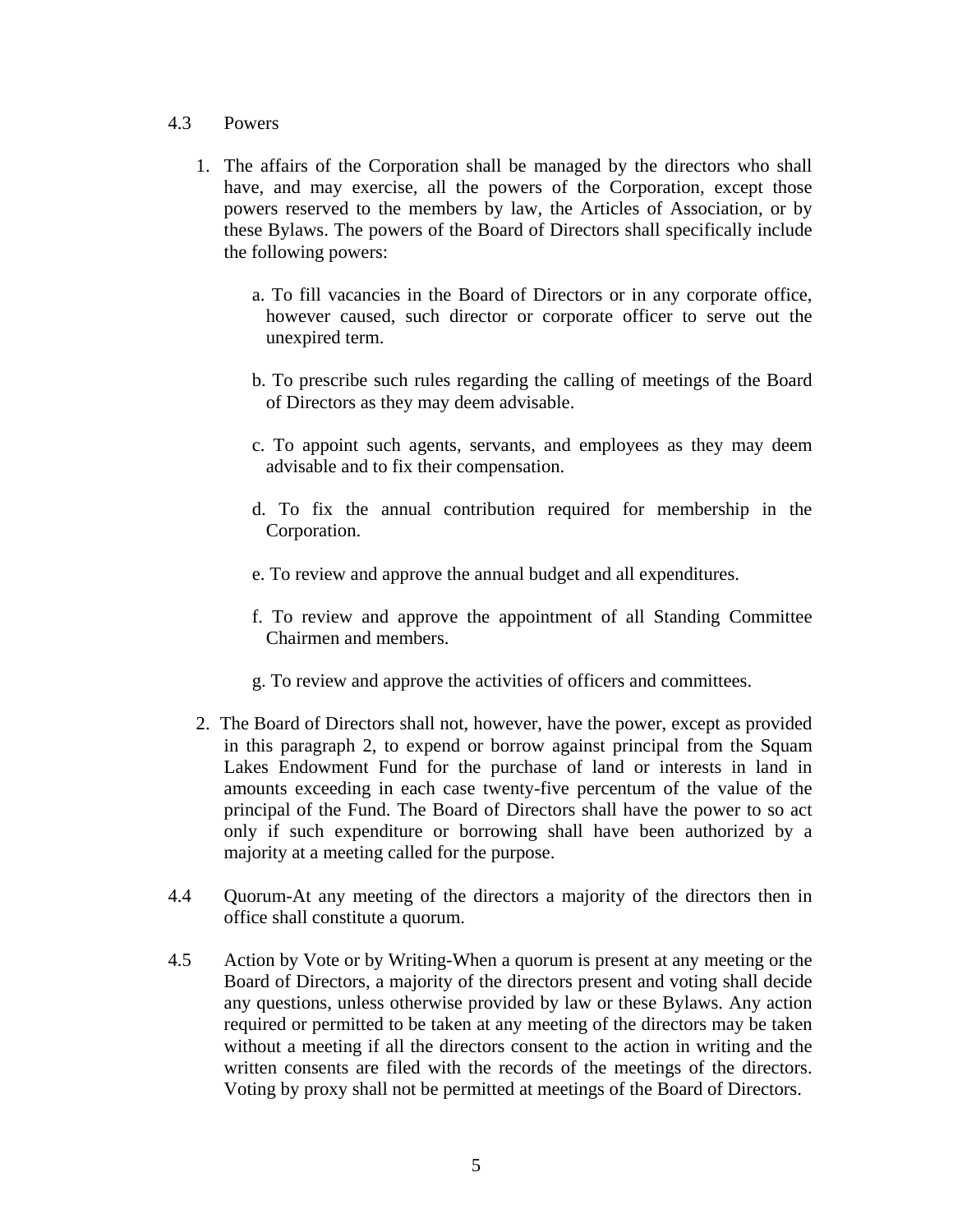- 4.6 Meetings-Regular meeting of the Board of Directors may be held at such places and times as the directors may determine. Special meetings of the directors may be held at any time and at any place when called by the President or by three or more directors. Reasonable notice of all meetings of the directors shall be given to each director. Meetings of the directors shall be attended solely by directors and by other members or guests specifically invited by the President.
- 4.7 Conference Telephone Meetings-Members of the Board of Directors, or any committee thereof, may participate in a meeting of the Board of Directors or such committee by means of conference telephone or similar communications equipment by means of which all persons participating in the meeting can hear each other, and such participation in a meeting shall constitute presence in person at such meeting.

# **Article V Officers**

- 5.1 Number and Qualification-The officers of the Corporation shall be a President, a First Vice-President, a Second Vice-President, a Secretary, and a Treasurer and such other officers, if any, as the Board of Directors may determine. All officers shall be members of the Corporation at the time of their election.
- 5.2 Election-The President, First Vice President, Second Vice-President, Secretary, and Treasurer shall be elected annually at the annual meeting of the Corporation. Other officers, if any, may be elected by the directors at any time to serve until the next annual meeting of members.
- 5.3 Term of Officers-The President, First Vice President, Second Vice President, Secretary, and Treasurer shall serve for a term of one year which term shall begin at the close of the annual meeting at which they are elected. The President may not hold office for more than three consecutive terms; the First Vice President, Second Vice President, Secretary, and Treasurer may not hold office for more than four consecutive terms.
- 5.4 President and Vice Presidents-The President shall be the Chief Executive officer of the Corporation, and subject to the control of the directors, shall have general charge and supervision of the affairs of the Corporation. The President shall preside at all meetings of the members and at all meetings of the Board of Directors. He shall perform such other duties as may be required by him by law, by vote of the directors, or by these Bylaws. The First Vice President shall have, and may exercise, all the powers and duties of the President during the absence of the President or in the event of his inability to act, and shall have such other duties and powers as the Board of Directors may determine. The Second Vice President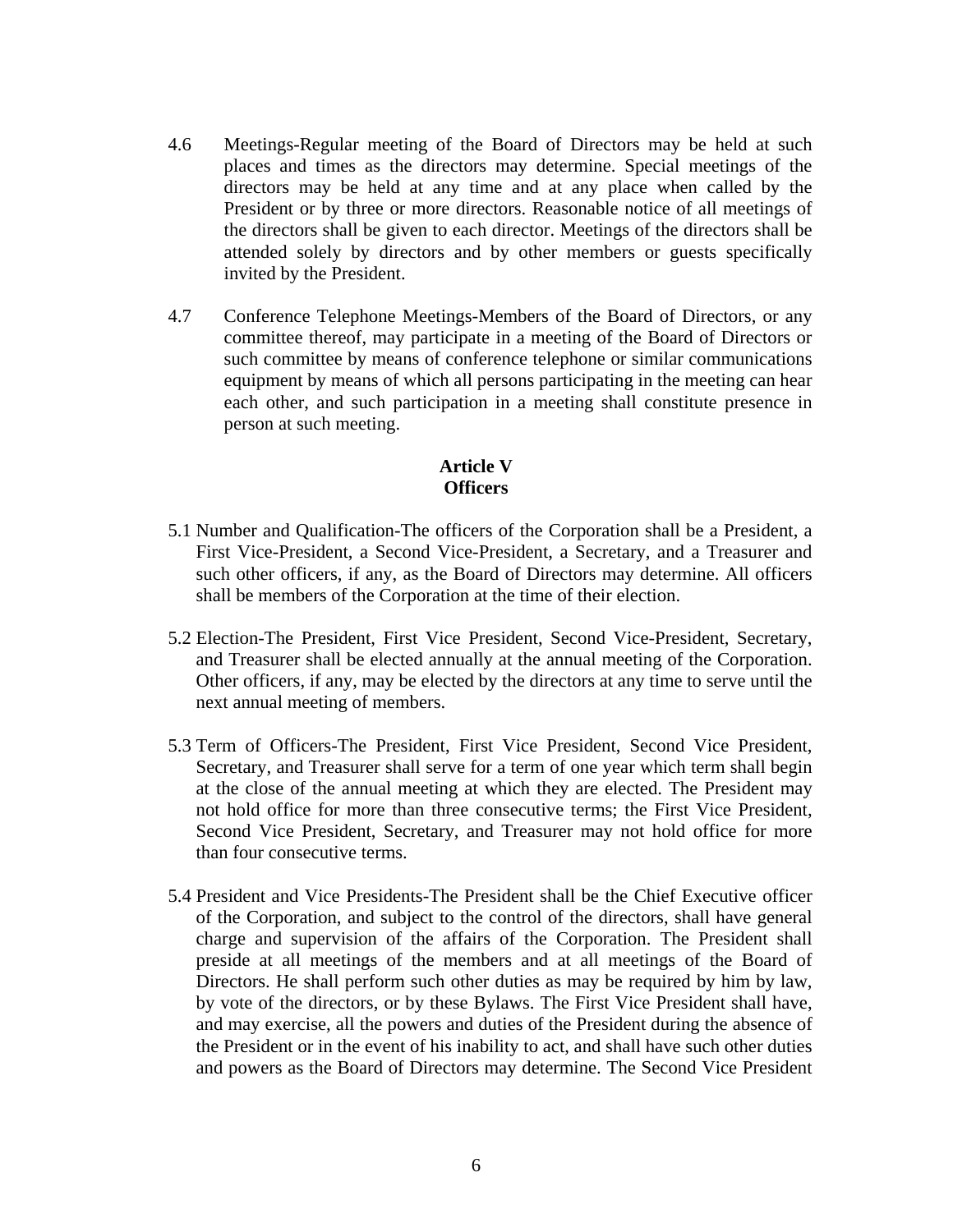shall assume the duties of the First Vice President in the event of his absence or inability to act.

- 5.5 Secretary- The Secretary of the Corporation shall have custody of the corporate seal and papers. He shall attend all meetings of the members and directors and keep an accurate record of the proceedings. He shall give notice of all meetings of the membership and directors in the manner prescribed by these Bylaws and shall perform such other duties as may be required by him by law, by vote of the directors, or by these Bylaws.
- 5.6 Treasurer-The Treasurer shall be the Chief Financial Officer and the Chief Accounting Officer of the Corporation. He shall have custody of the Corporation's funds, books, and accounts. He shall keep, or cause to be kept, accurate and true accounts of all of its financial affairs and shall submit a written report at the annual meeting of members. He shall perform such other duties as may be required by him by law, by vote of directors, or by these Bylaws.

### **Article VI Committees**

- 6.1 Executive Committee-The Executive Committee shall consist of the officers of the Corporation. The President of the Corporation shall be the Chairman. The committee shall meet upon the call of the Chairman and, between meetings of the Board of Directors of the Corporation, shall have such powers as may be delegated to it by vote of the directors at any meeting of directors. Action taken by the Executive Committee on behalf of the Corporation shall be reported on and submitted for approval to the directors at the next meeting of directors following any such action.
- 6.2 Standing Committees-The following named committees shall be Standing Committees:

| <b>Annual Meeting Committee</b> | <b>Membership Committee</b> |
|---------------------------------|-----------------------------|
| <b>Finance Committee</b>        | Nominating Committee        |

The President shall appoint the Chairmen and members of all Standing Committees. He shall submit all such appointments for approval of the directors not later than sixty days following the Annual Meeting of members.

6.3 Special Committees and Sub-Committees-Special Committees and Sub-Committees may be designated from time to time by the President who shall appoint the Chairmen and members thereof. He shall report such designations and appointments to the directors at their first meeting following any designation or appointment.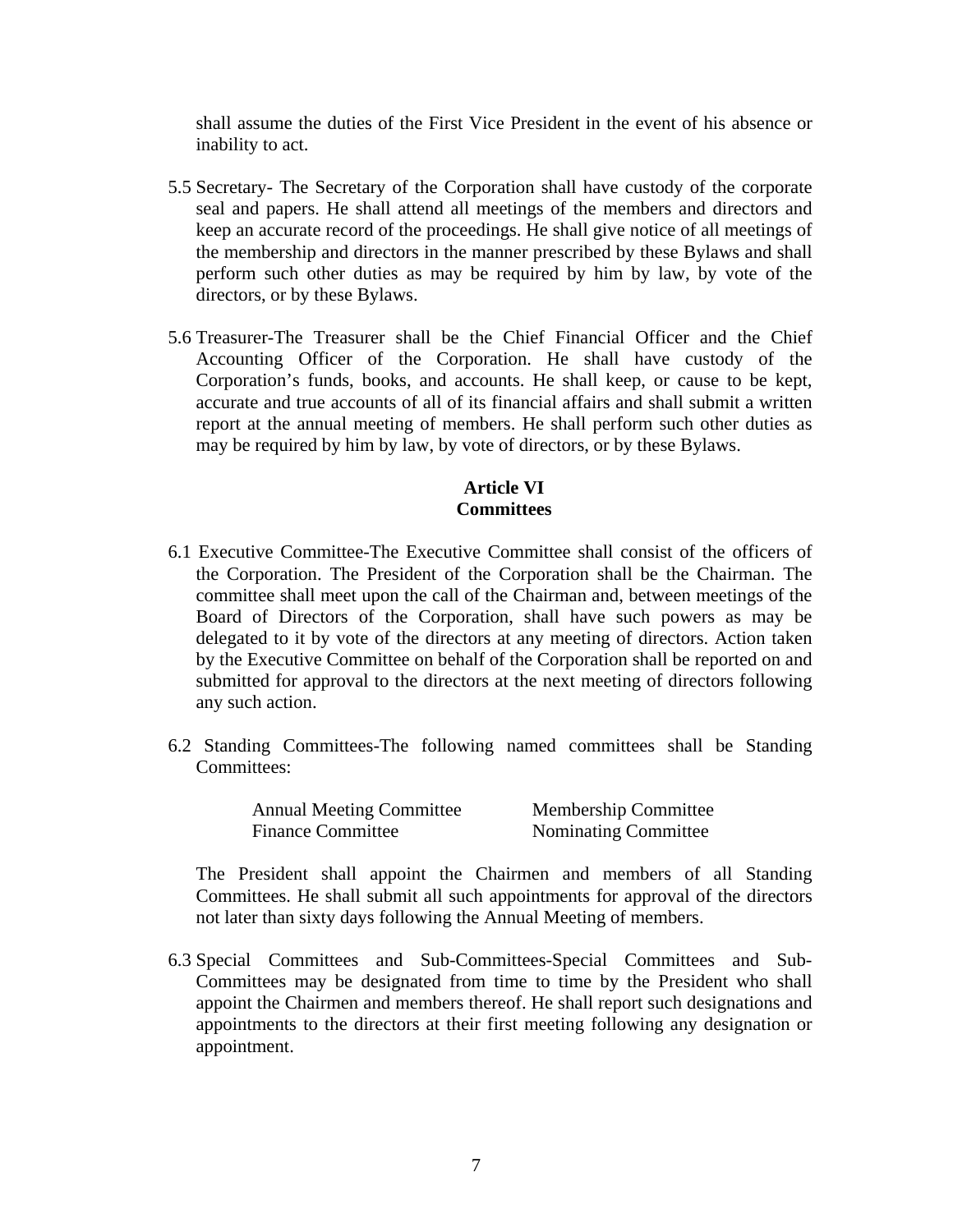- 6.4 Term of Office and Number of Members- With the exception of the Nominating Committee and the Finance Committee, each chairman and member of a standing or special committee or sub-committee shall remain in office for a term of one year, unless otherwise specified by the Board of Directors. The term of office of members of the Nominating Committee and the Finance Committee shall be for three years and no member of the Nominating Committee shall be appointed for two consecutive terms. The number of terms that members of the Finance Committee may serve shall not be limited. The Finance Committee shall consist of at least three members, with one member appointed each year. The Nominating Committee shall consist of five members. Two, but not more than three, members of the Nominating Committee shall be members of the Board of Directors. No more than two members shall be appointed to the Nominating Committee in any one year except to fill vacancies. Partial terms may be used to ensure staggered terms of office.
- 6.5 Powers and Conduct of Affairs-With the exception of the Nominating Committee, each committee shall have whatever functions or powers and functions which may be specified or delegated to it by the Board of Directors. Any committee to which any powers of the directors may be delegated shall consist solely of directors. Unless the directors otherwise provide, all committees shall conduct their affairs in the same manner as is provided in these Bylaws for the Board of Directors.
- 6.6 Reports-Each committee, through its chairman, shall submit a report of its activities to the President prior to the date of the annual meeting of members. Such reports shall be available to the members of the Corporation by the Secretary upon request.

## **Article VII Conservation Fund**

- 7.1 Purposes-Among the assets of the Corporation there shall be a Conservation Fund which shall be held by the Treasurer and accounted for separately from the other assets of the Corporation. This Fund shall include monies set aside for it from time to time by the directors from the general assets of the Corporation and contributions to it by members for the Corporation or other donors. The purposes of the Conservation Fund shall be:
	- a. To acquire or participate in acquiring lands, or interests in lands, in the Squam Lakes watershed which have ecologically significant characteristics and which are threatened by development in ways or for uses detrimental to the ecology or the watershed or to the preservation of the quality of the water in the Squam Lakes or of opportunities for public education and appreciation of the habitats and ecosystems existing in the watershed and the Lakes: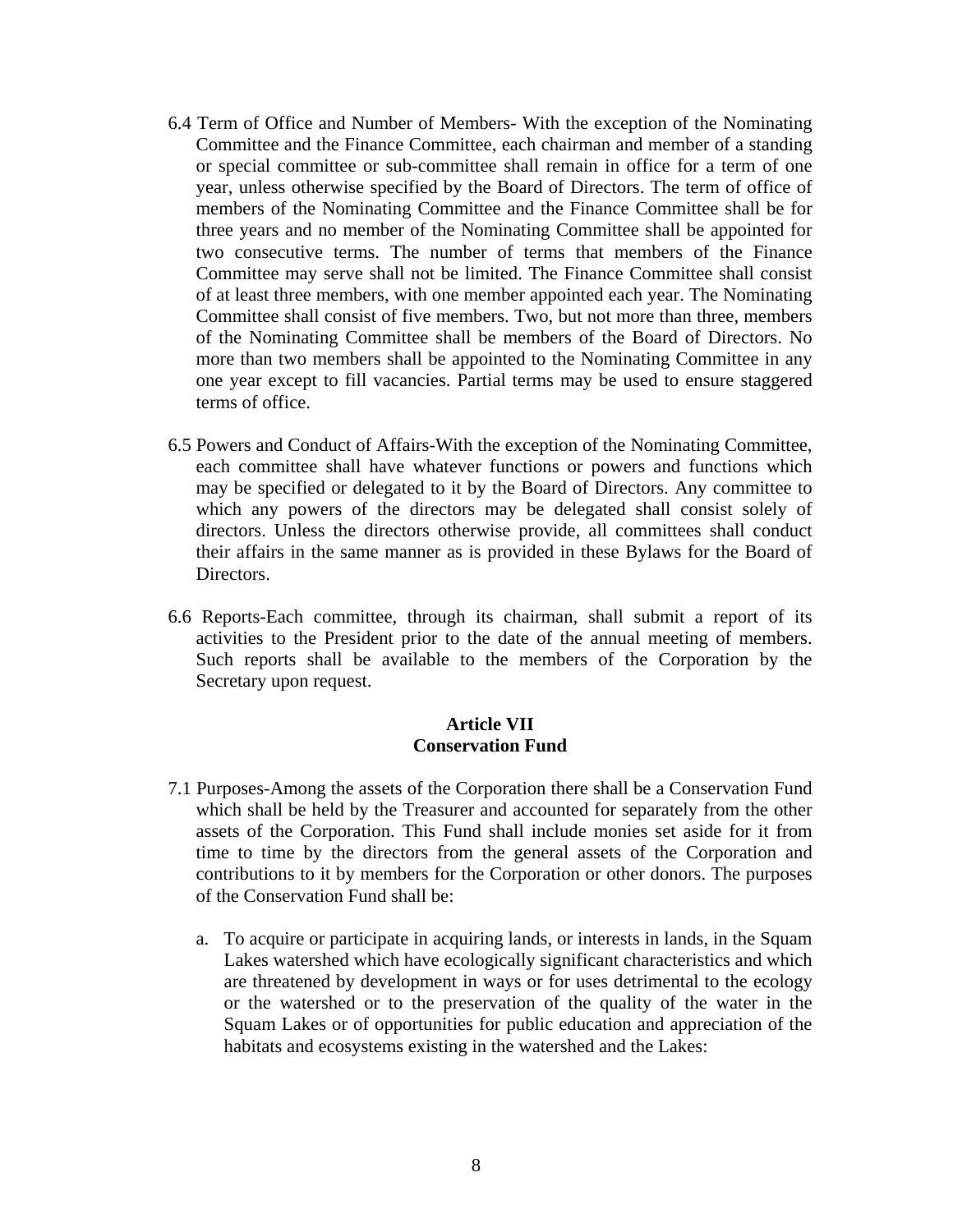- b. To maintain and protect lands which, or interests in which, are so acquired and to provide means to enhance such public education and appreciation:
- c. To support conservation activities applicable to Squam Lakes, their watershed, and wildlife therein undertaken by communities and other governmental units having jurisdiction over the Lakes, the watershed, or any part or parts thereof: to participate in and support defense of lands in the watershed against development or other use not permitted by law or otherwise detrimental to the ecology of the Lakes or the watershed; and to promote and support legislation and other governmental measures further conserving and protecting the Lakes, the watershed, and wildlife therein; and
- d. To support, by acquisition of land or interests in land or by other means, opportunities for residents of and taxpayers in the communities located in or partly in the Squam Lakes watershed to have access to the Lakes as a habitat for wildlife and as an educational and multi-use recreational resource: provided that the Fund does not exist and shall not be applied for any purpose inconsistent with the purposes of the Corporation as stated in its Articles of Association as from time to time amended or which would adversely affect the status of the Corporation as an organization exempt from taxation under the Federal Internal Revenue Code and Gifts and bequests to which are deductible under the Code.
- 7.2 Receipt and Management and Expenditures from the Conservation Fund-The receipt of contributions to and management of the Conservation Fund and expenditures from the Fund shall be controlled and governed by provisions and instructions contained in a Resolution adopted by the members at an annual meeting which Resolution may be amended from time to time at any subsequent annual meeting; provided that no such Resolution shall contain terms which may in any way adversely affect the status of the Corporation as an organization exempt from taxation under the Federal Internal Revenue Code and gifts and bequests to which are deductible under the Code.
- 7.3 Advisory Committee-A Resolution adopted by the members pursuant to Section 7.2 of the Article VII may authorize the Finance Committee of the Corporation to advise the Treasurer in the investment and management of the Conservation Fund.

# **Article VIII Suspension or Removal from Office or Membership, and Resignation**

8.1 Suspension, Removal from Office or Membership-Any officer, director, or committee chairman may, for cause, be suspended or removed from office, and any member of the Corporation may for just cause, be expelled by a vote of threefourths of the Board of Directors. Any officer, director, or member may be suspended, removed, or expelled only after reasonable notice and opportunity to be heard.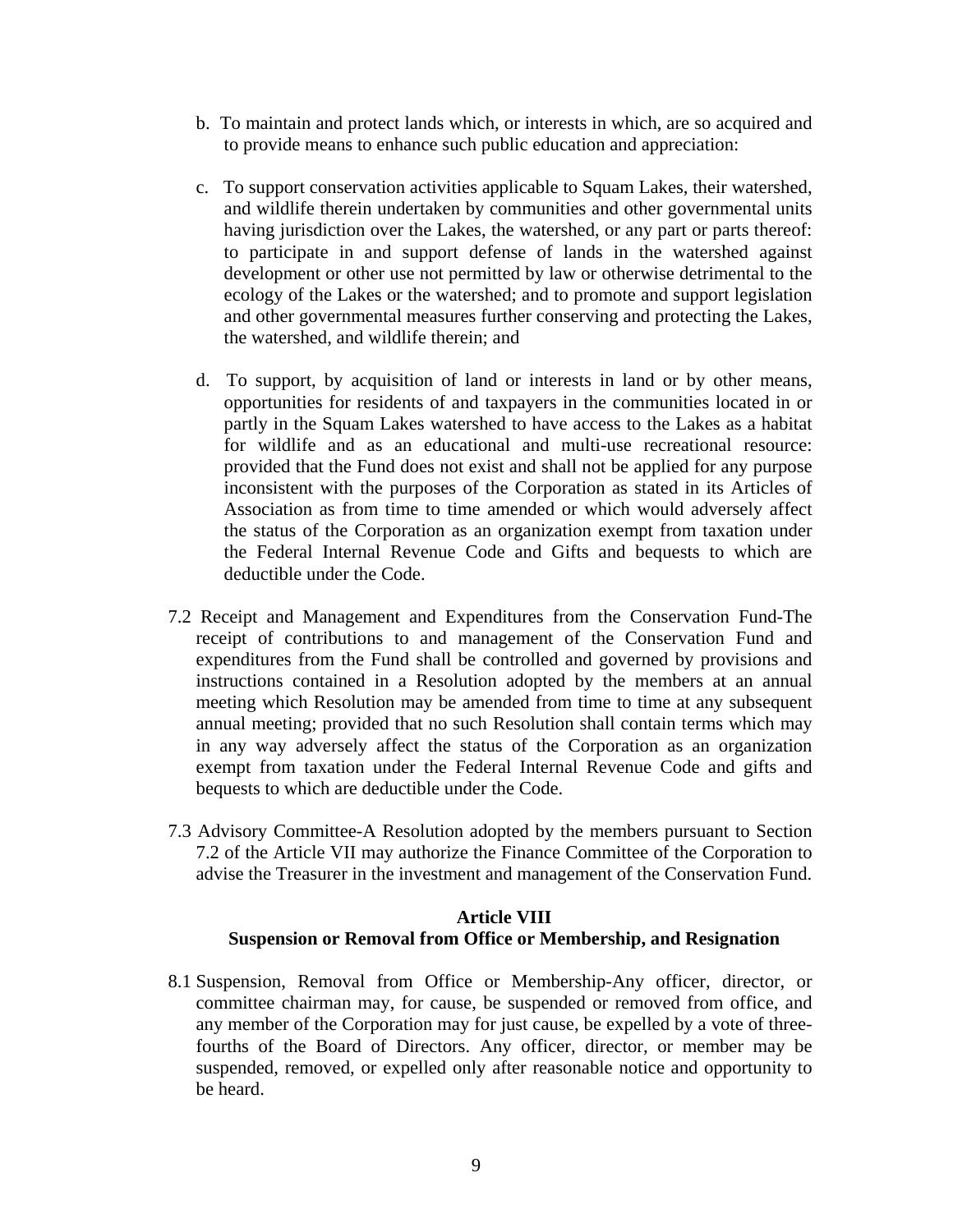8.2 Resignation-A director or officer may resign by delivering a written resignation to the President or Secretary, to a meeting of the directors or members of the Corporation, or to the Corporation at its principal office. Such resignation shall be effective upon receipt or the date specified therein, and acceptance thereof shall not be necessary to make it effective unless the resignation so states.

# **Article IX Execution of Papers**

- 9.1 General-Except as the Board of Directors may generally or in particular cases authorize the execution thereof in some other manner, all deeds, leases, transfers, contracts, bonds, notes, checks, drafts, and other obligations made, accepted, or endorsed by the Corporation shall be signed by the President or by the Treasurer.
- 9.2 Real Estate-Any recordable instrument purporting to affect an interest in real estate, executed in the name of the Corporation by two of its officers, of whom one is the President or a Vice President and the other is the Treasurer or Secretary, shall be binding on the Corporation in favor of a purchaser or other person relying in good faith on such instrument notwithstanding any inconsistent provisions of the Articles of Association, Bylaws, Resolutions, or vote of the Corporation.

## **Article X Personal Liability**

10.1 The members, directors, and officers of the Corporation shall not be personally liable for any debt, liability, or obligation of the Corporation. All persons, corporations, or other entities extending credit to, contracting with, or having any claim against, the Corporation shall look only to the funds and property of the Corporation for the payment of any such contact or claim or for the payment of any debt, damages, judgment, or decree, or any money that may otherwise become due or payable to them from the Corporation.

## **Article XI Alteration or Amendment**

11.1 These Bylaws may be altered or amended at any meeting of the members of the Corporation by a two-thirds vote, cast in person or by ballot, of the members present or having submitted ballots in accordance with these Bylaws, provided that the Notice of Intention or the notice of the meeting shall have specified the language of the proposed alteration or amendment.